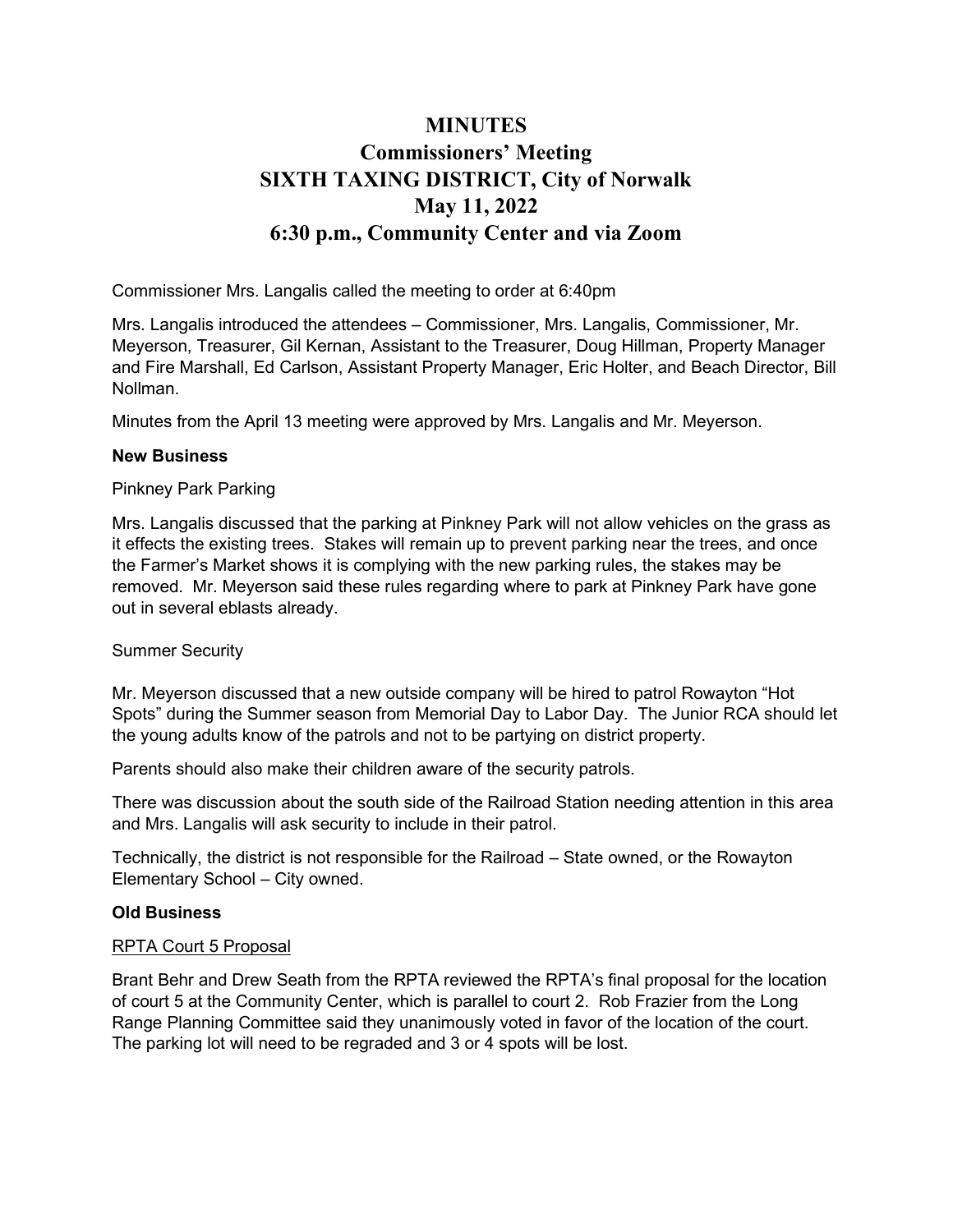# A Vote has been set for Wednesday May 25 12pm-8pm in the Moose Room at The Community Center.

Mrs.Langlis stated the vote will be Yes or No, there will be no absentee ballots, and that the majority wins.

Communication methods regarding the vote to the community may occur through the RPTA, RTA, Sign on Fence, RCA, Library, and eblasts.

### Bayley Beach Sidewalk

Mr. Holter said the project is moving along well, and finishing is dependent on the weather. The contractor said the beach will be accessible for Memorial Day weekend even if the project is not yet completed.

Pinkney Park Porches

Mr. Carlson is getting estimates for the work to the porches.

### Art Center Retaining Wall

The project is awaiting a survey before moving forward.

### **Commissioners**

Mr. Meyerson

Priscilla Feral is working on a project with the Junior RCA to plant flowers in front of the town fence. It should be completed around Memorial Day.

Norwalk Police have started to monitor for speeding in Rowayton.

Several new trees have been planted by the pond near the Rowayton Elementary School adjacent to The Community Center.

Mrs. Langalis

Railroad parking is at approximately 60% usage

Pickleball Courts come down around June 1

#### Treasurer, Gil Kernan

The finances look good and are in alignment with budget.

## Property Manager, Ed Carlson

The dog park needs more seeding in some empty spots

There has been a lot of work done fixing up the Kayak/SUP racks at the beach

May 21 will be a Junior RCA clean-up day at the beach

The solar light at the bell tower was stolen